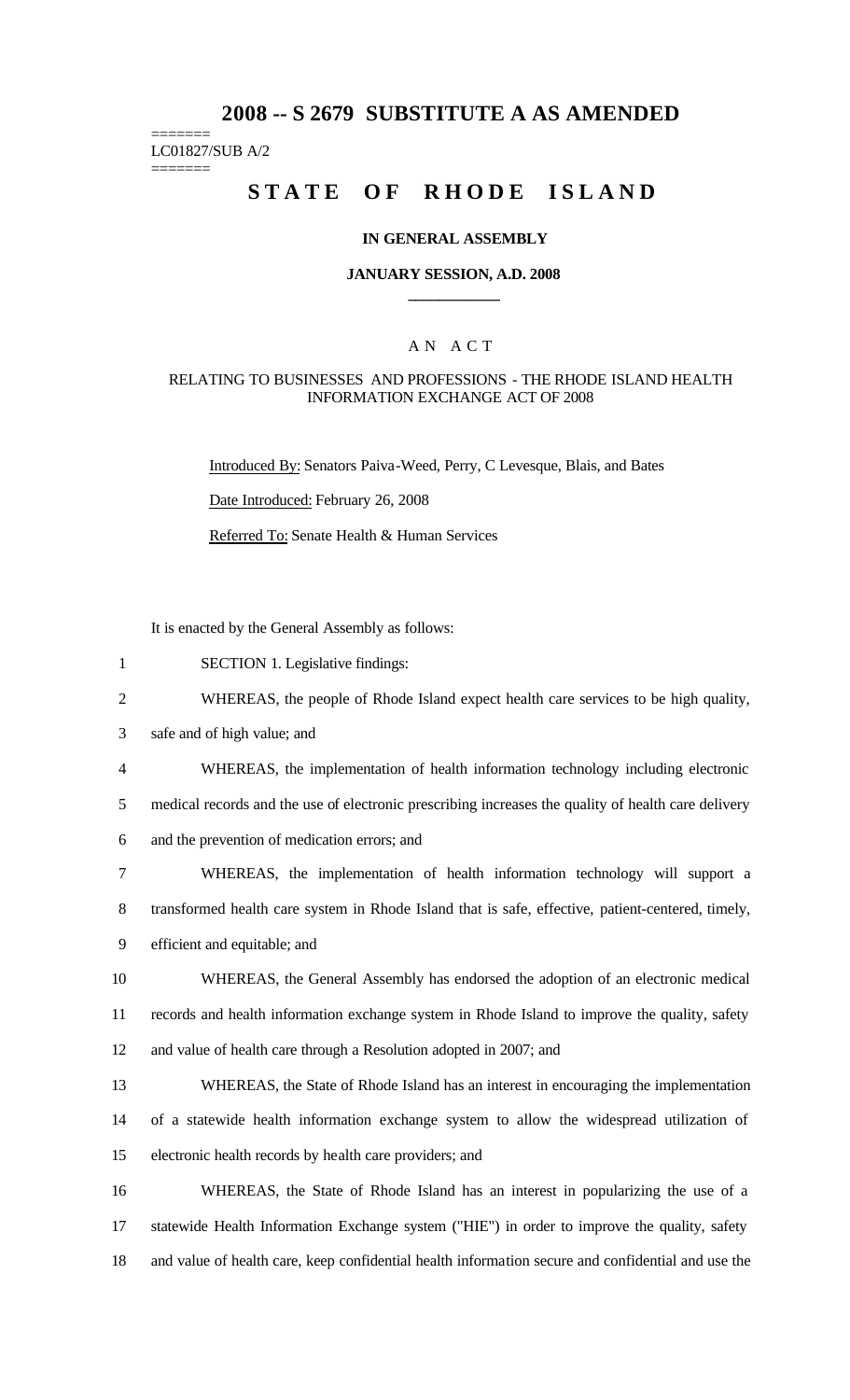| $\mathbf{1}$   | HIE system to progress toward meeting public health goals; and                                       |
|----------------|------------------------------------------------------------------------------------------------------|
| $\mathbf{2}$   | WHEREAS, the State of Rhode Island desires to establish the authority for the                        |
| 3              | Department of Health to regulate the statewide HIE system.                                           |
| $\overline{4}$ | SECTION 2. Title 5 of the General Laws entitled "BUSINESSES AND PROFESSIONS"                         |
| 5              | is hereby amended by adding thereto the following chapter:                                           |
| 6              | <b>CHAPTER 37.7</b>                                                                                  |
| 7              | RHODE ISLAND HEALTH INFORMATION EXCHANGE ACT OF 2008                                                 |
| $8\,$          | 5-37.7-1. Short title. -- This chapter shall be known and may be cited as the "Rhode"                |
| 9              | Island Health Information Exchange Act of 2008."                                                     |
| 10             | 5-37.7-2. Statement of purpose. -- The purpose of this chapter is to establish safeguards            |
| 11             | and confidentiality protections for the HIE in order to improve the quality, safety and value of     |
| 12             | health care, keep confidential health information secure and confidential and use the HIE to         |
| 13             | progress toward meeting public health goals.                                                         |
| 14             | 5-37.7-3. Definitions. - As used in this chapter:                                                    |
| 15             | (a) "Agency" means the Rhode Island department of health.                                            |
| 16             | (b) "Authorized representative" means:                                                               |
| 17             | (1) A person empowered by the patient participant to assert or to waive the                          |
| 18             | confidentiality, or to disclose or authorize the disclosure of confidential information, as          |
| 19             | established by this chapter. That person is not, except by explicit authorization, empowered to      |
|                |                                                                                                      |
| 20             | waive confidentiality or to disclose or consent to the disclosure of confidential information; or    |
| 21             | (2) A person appointed by the patient participant to make health care decisions on his or            |
| 22             | her behalf through a valid durable power of attorney for health care as set forth in Rhode Island    |
| 23             | general laws section 23-4.10-2; or                                                                   |
| 24             | (3) A guardian or conservator, with authority to make health care decisions, if the patient          |
| 25             | participant is decisionally impaired; or                                                             |
| 26             | (4) Another legally appropriate medical decision maker temporarily if the patient                    |
| 27             | participant is decisionally impaired and no health care agent, guardian or conservator is available; |
| 28             | $or$                                                                                                 |
| 29             | (5) If the patient participant is deceased, his or her personal representative or, in the            |
| 30             | absence of that representative, his or her heirs-at-law; or                                          |
| 31             | (6) A parent with the authority to make health care decisions for the parent's child.                |
| 32             | (c) "Authorization form" means the form described in section 5-37.7-7 of this chapter and            |
| 33             | by which a patient participant provides authorization for the RHIO to allow access to, review of,    |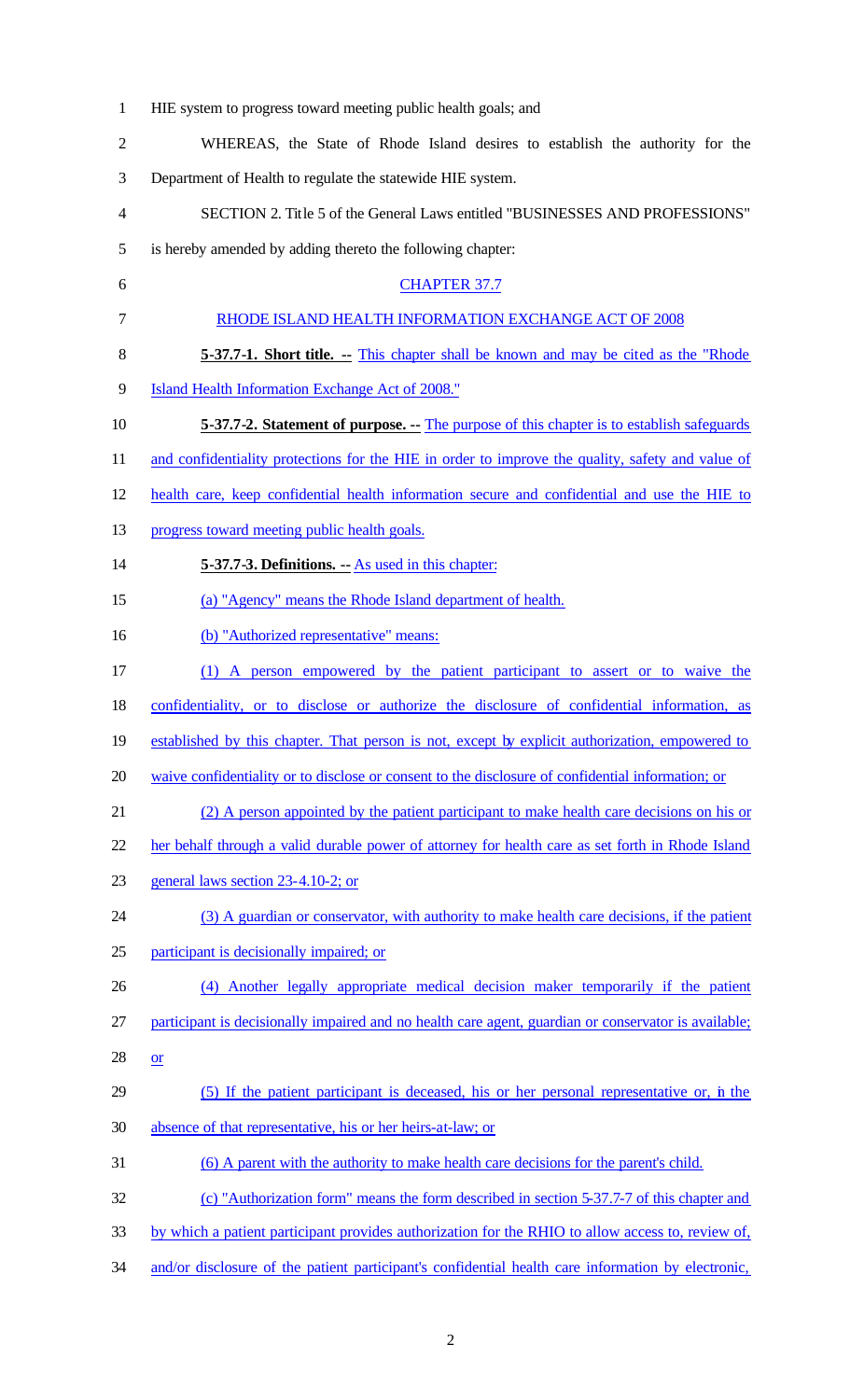- written or other means. (d) "Business associate" means a business associate as defined by HIPAA. (e) "Confidential health care information" means all information relating to a patient participant's health care history, diagnosis, condition, treatment, or evaluation. (f) "Coordination of care" means the process of coordinating, planning, monitoring, and/or sharing information relating to and assessing a care plan for treatment of a patient. (g) "Data submitting partner" means an individual, organization or entity that has entered into a business associate agreement with the RHIO and submits patient participants' confidential health care information through the HIE. (h) "Department of health" means the Rhode Island department of health. (i) "Disclosure report" means a report generated by the HIE relating to the record of access to, review of and/or disclosure of a patient's confidential health care information received, accessed or held by the HIE. (j) "Electronic mobilization" means the capability to move clinical information 15 electronically between disparate health care information systems while maintaining the accuracy 16 of the information being exchanged. (k) "Emergency" means the sudden onset of a medical, mental or substance abuse or other condition manifesting itself by acute symptoms of severity (e.g. severe pain) where the 19 absence of medical attention could reasonably be expected, by a prudent lay person, to result in placing the patient's health in serious jeopardy, serious impairment to bodily or mental functions, or serious dysfunction of any bodily organ or part. (l) "Health care provider" means any person or entity licensed by this state to provide or lawfully providing health care services, including, but not limited to, a physician, hospital, intermediate care facility or other health care facility, dentist, nurse, optometrist, podiatrist, physical therapist, psychiatric social worker, pharmacist or psychologist, and any officer, employee, or agent of that provider acting in the course and scope of his or her employment or agency related to or supportive of health care services. (m) "Health care services" means acts of diagnosis, treatment, medical evaluation, 29 referral or counseling or any other acts that may be permissible under the health care licensing statutes of this state. (n) "Health Information Exchange" or "HIE" means the technical system operated, or to be operated, by the RHIO under state authority allowing for the statewide electronic mobilization of confidential health care information, pursuant to this chapter.
- (o) "HIE Advisory Commission" means the advisory body established by the department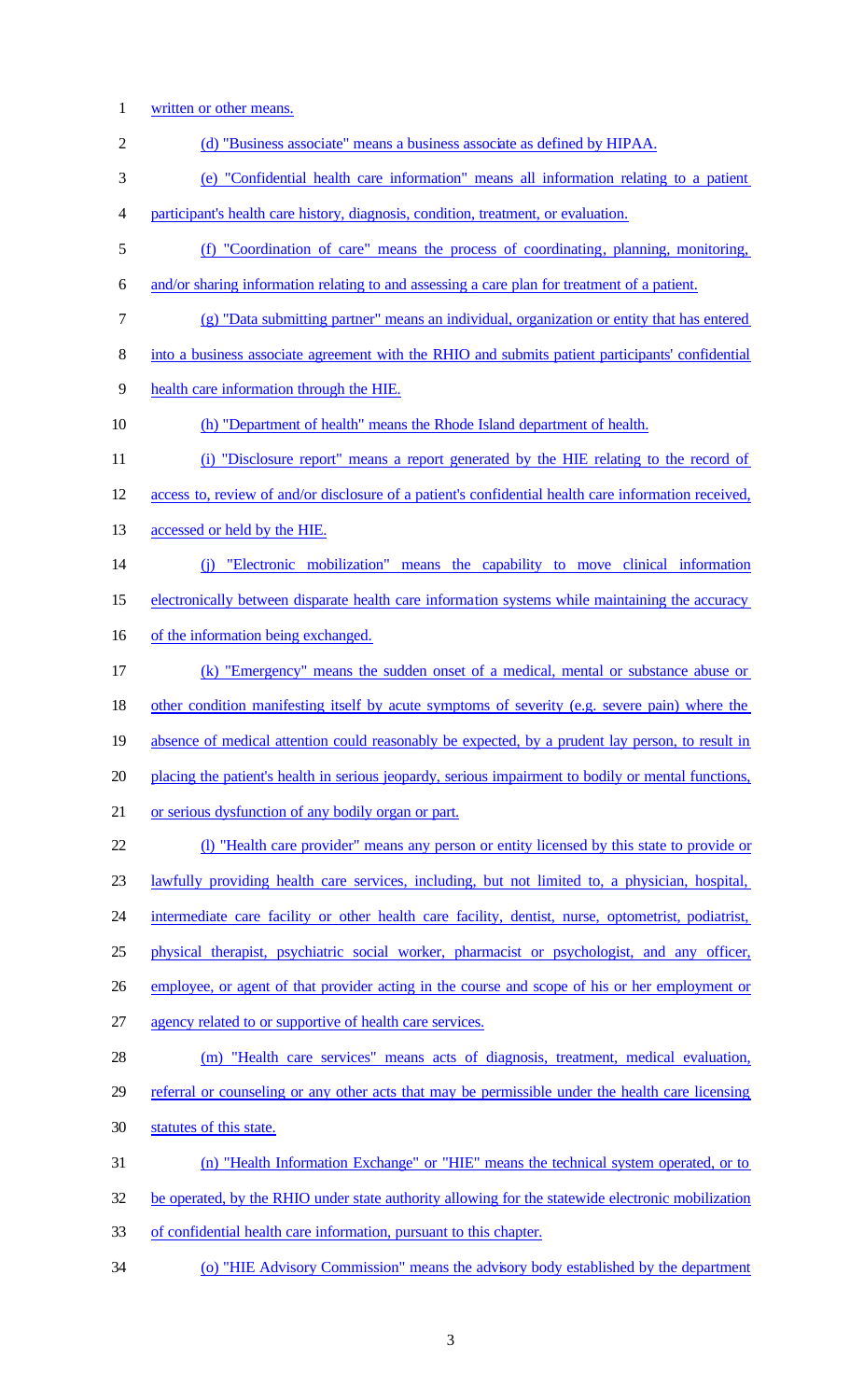of health in order to provide community input and policy recommendations regarding the use of

the confidential health care information of the HIE.

 (p) "HIPAA" means the health insurance portability and accountability act of 1996, as amended.

 (q) "Participant" means a patient participant, a patient participant's authorized representative, a provider participant, a data submitting partner, the regional health information organization and the department of health, that has agreed to authorize, submit, access and/or disclose confidential health care information via the HIE in accordance with this chapter.

 (r) "Participation" means a participant's authorization, submission, access and/or disclosure of confidential health care information in accordance with this chapter.

 (s) "Patient participant" means a person who receives health care services from a provider participant and has agreed to participate in the HIE through the mechanisms established in this 13 chapter.

(t) "Provider participant" means a pharmacy, laboratory or health care provider who is

providing health care services to a patient participant and/or is submitting or accessing health care

16 information through the HIE and has executed an electronic and/or written agreement regarding

disclosure, access, receipt, retention or release of confidential health care information to the HIE;

(u) "Regional health information organization" or "RHIO" means the organization

19 designated as the RHIO by the state to provide administrative and operational support to the HIE.

**5-37.7-4. Participation in the health information exchange. --** (a) There shall be

established a statewide HIE under state authority to allow for the electronic mobilization of

confidential health care information in Rhode Island. Confidential health care information may

only be accessed, released or transferred from the HIE in accordance with this chapter.

 (b) The state of Rhode Island has an interest in encouraging participation in the HIE by 25 all interested parties, including, but not limited to, health care providers, patients, entities 26 submitting information to the HIE, entities obtaining information from the HIE and the RHIO. The Rhode Island department of health is also considered a participant for public health purposes.

 (c) Patients and health care providers shall have the choice to participate in the HIE, as defined by regulations in accordance with section 5-37.7-3 provided however that provider

participants must continue to maintain their own medical record meeting the documentation and

other standards imposed by otherwise applicable law.

 (d) Participation in the HIE shall have no impact on the content of or use or disclosure of confidential health care information of patient participants that is held in locations other than the HIE. Nothing in this chapter shall be construed to limit, change or otherwise affect entities' rights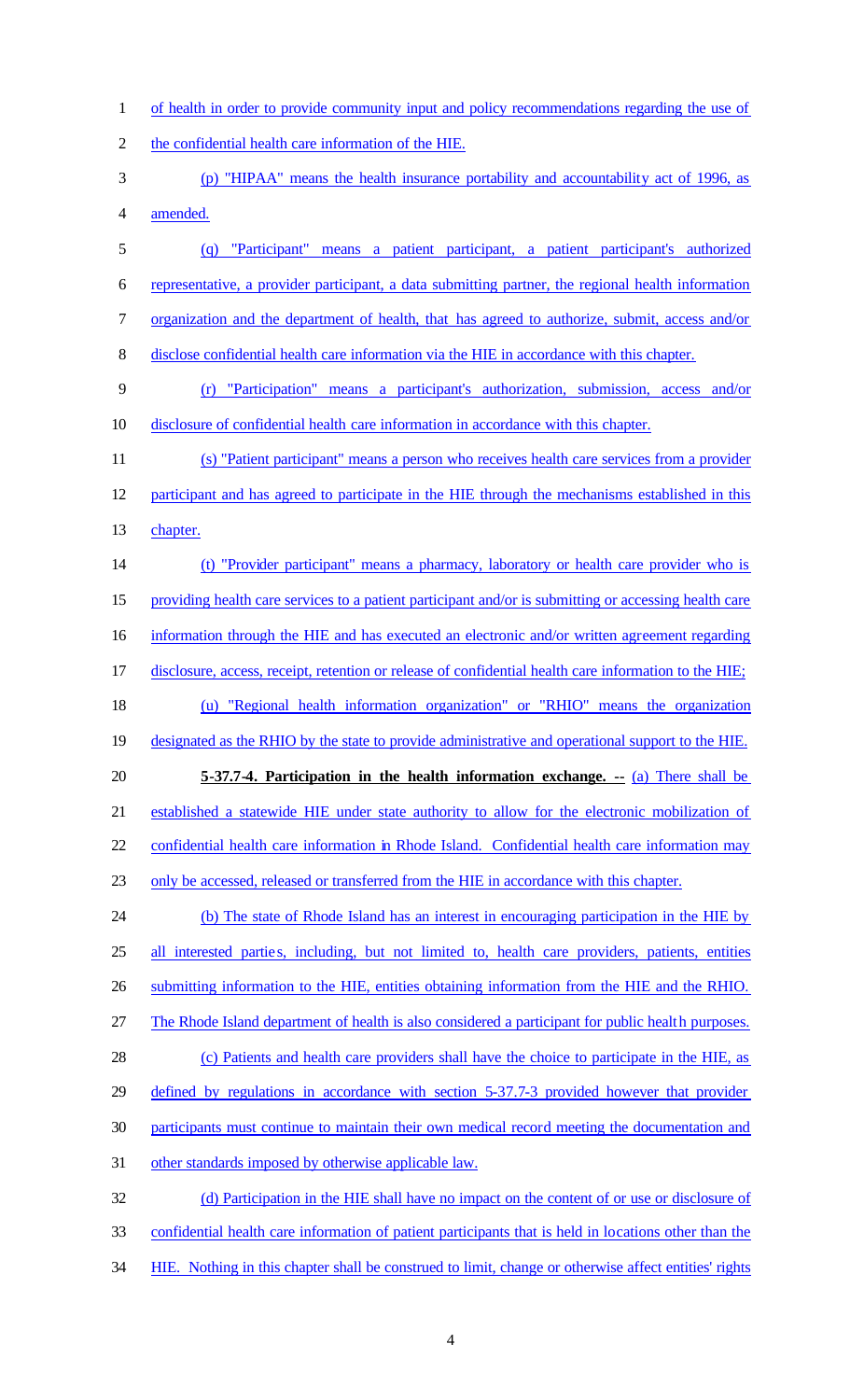or obligations to exchange confidential health care information in accordance with other

applicable laws.

 (e) The state of Rhode Island hereby imposes on the HIE and the RHIO as a matter of state law, the obligation to maintain, and abide by the terms of, HIPAA complaint business associate agreements, including, without limitation, the obligations to use appropriate safeguards to prevent use or disclosure of confidential health care information in accordance with HIPAA and this chapter, not to use or disclose confidential health care information other than as 8 permitted by HIPAA and this chapter, or to make any amendment to a confidential health care record that a provider participant so directs and to respond to a request by a patient participant to make an amendment to the patient participant's confidential health care record. **5-37.7-5. Regulatory oversight.** -- (a) The director of the department of health shall 12 develop regulations regarding the confidentiality of patient participant information received, 13 accessed or held by the HIE and is authorized to promulgate such other regulations as the director 14 deems necessary or desirable to implement the provisions of this chapter, in accordance with the provisions set forth in chapter 17 of title 23 and chapter 35 of title 42 of the general laws. (b) The department of health has exclusive jurisdiction over the HIE, except with respect to the jurisdiction conferred upon the attorney general in section 5-37.7-13. This chapter shall not apply to any other private and/or public health information systems utilized within a health care provider or other organization that provides health care services. (c) The department of health shall promulgate rules and regulations for the establishment 21 of an HIE advisory commission that will be responsible for recommendations relating to the use of, and appropriate confidentiality protections for, the confidentia l health care information of the HIE, subject to regulatory oversight by the department of health. Said commission members shall 24 be subject to the advice and consent of the senate. The commission shall report annually to the department of health and the RHIO, and such report shall be made public. **5-37.7-6. Rhode Island health information organization. --** The RHIO shall, subject to and consistent with department regulations and contractual obligations it has with the state of 28 Rhode Island, be responsible for all administrative, operational, and financial functions to support 29 the HIE, including, but not limited to, implementing and enforcing policies for receiving, retaining, safeguarding and disclosing confidential health care information as required by this chapter. The RHIO is deemed to be the steward of the confidential health care information for which it has administrative responsibility. The HIE advisory commission shall be responsible for recommendations to the department of health, and in consultation with the RHIO regarding the use of the confidential health care information.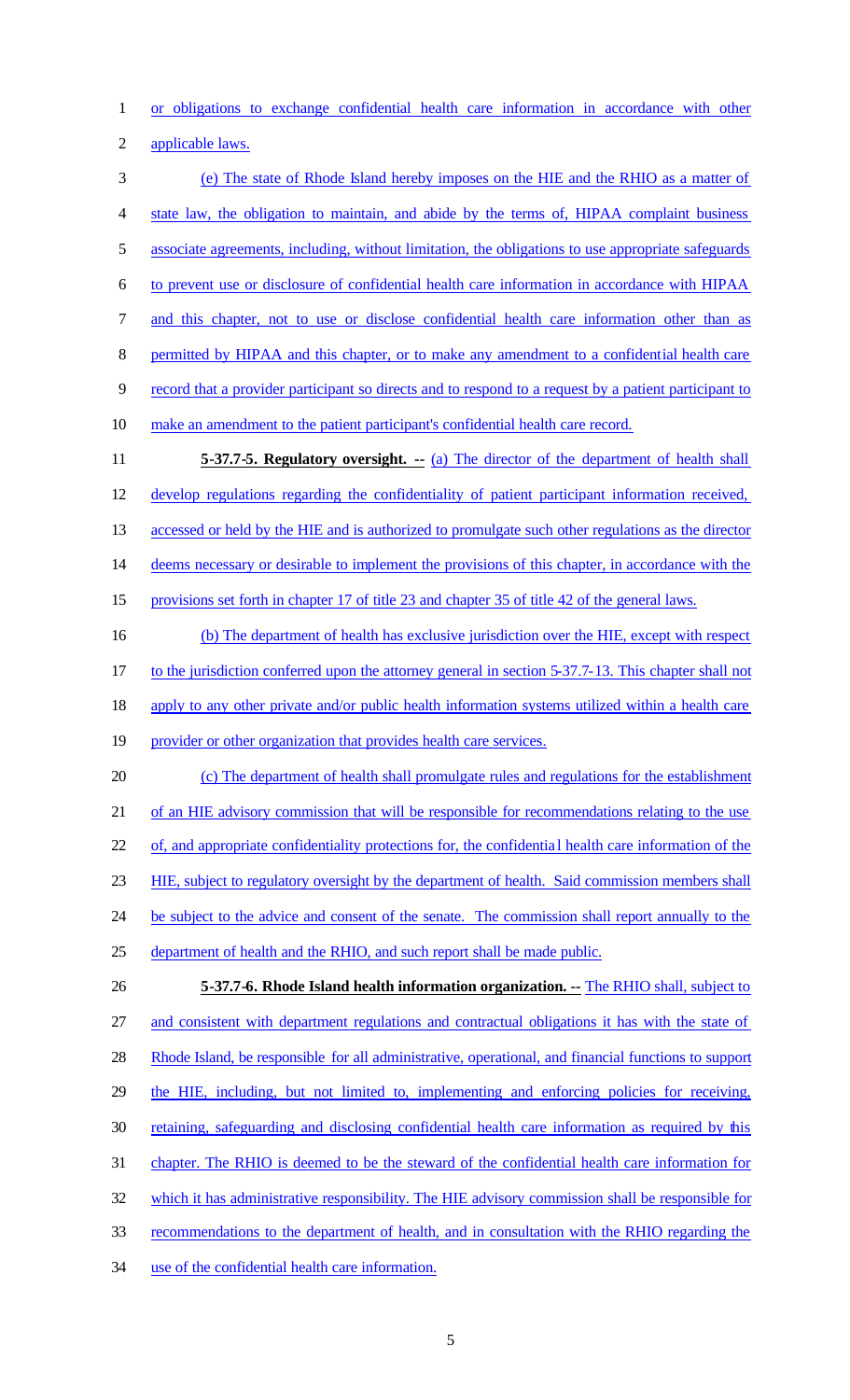| $\mathbf{1}$   | 5-37.7-7. Disclosure. $\cdot$ (a)(1) Except as provided in subsection (b) of this section, a            |
|----------------|---------------------------------------------------------------------------------------------------------|
| $\overline{2}$ | patient participant's confidential health care information may only be accessed, released or            |
| 3              | transferred from the HIE in accordance with an authorization form signed by the patient                 |
| 4              | participant or the patient's authorized representative.                                                 |
| 5              | (b) No authorization for release or transfer of confidential health care information from               |
| 6              | the HIE shall be required in the following situations:                                                  |
| 7              | (1) To a health care provider who believes, in good faith, that the information is                      |
| 8              | necessary for diagnosis or treatment of that individual in an emergency; or                             |
| 9              | (2) To public health authorities in order to carry out their functions as described in this             |
| 10             | title and titles 21 and 23, and rules promulgated under those titles. These functions include, but      |
| 11             | are not restricted to, investigations into the causes of disease, the control of public health hazards, |
| 12             | enforcement of sanitary laws, investigation of reportable diseases, certification and licensure of      |
| 13             | health professionals and facilities, review of health care such as that required by the federal         |
| 14             | government and other governmental agencies, and mandatory reporting laws set forth in Rhode             |
| 15             | Island general laws; and                                                                                |
| 16             | (3) To the RHIO in order for it to effectuate the operation and administrative oversight of             |
| 17             | the HIE.                                                                                                |
| 18             | (c) The content of the authorization form for access to, or the disclosure, release or                  |
| 19             | transfer of confidential health care information from the HIE shall be prescribed by the RHIO in        |
| 20             | accordance with applicable department of health regulations, but at a minimum shall contain the         |
| 21             | following information in a clear and conspicuous manner:                                                |
| 22             | (1) A statement of the need for and proposed uses of that information; and                              |
| 23             | (2) A statement that the authorization for access to, disclosure of and/or release of                   |
| 24             | information may be withdrawn at any future time and is subject to revocation.                           |
| 25             | (3) That the patient has the right not to participate in the HIE; and                                   |
| 26             | (4) The patient's right to choose to: (i) enroll in and participate fully in the HIE; or (ii)           |
| 27             | designate only specific health care providers that may access the patient participant's confidential    |
| 28             | health care information.                                                                                |
| 29             | (d) Except as specifically provided by law or this chapter, or use for clinical care, a                 |
| 30             | patient participant's confidential health care information shall not be accessed by, given, sold,       |
| 31             | transferred, or in any way relayed from the HIE to any other person or entity not specified in the      |
| 32             | patient participant authorization form meeting the requirements of subsection (c) of this section       |
| 33             | without first obtaining additional authorization.                                                       |
| 34             | (e) Nothing contained in this chapter shall be construed to limit the permitted access to or            |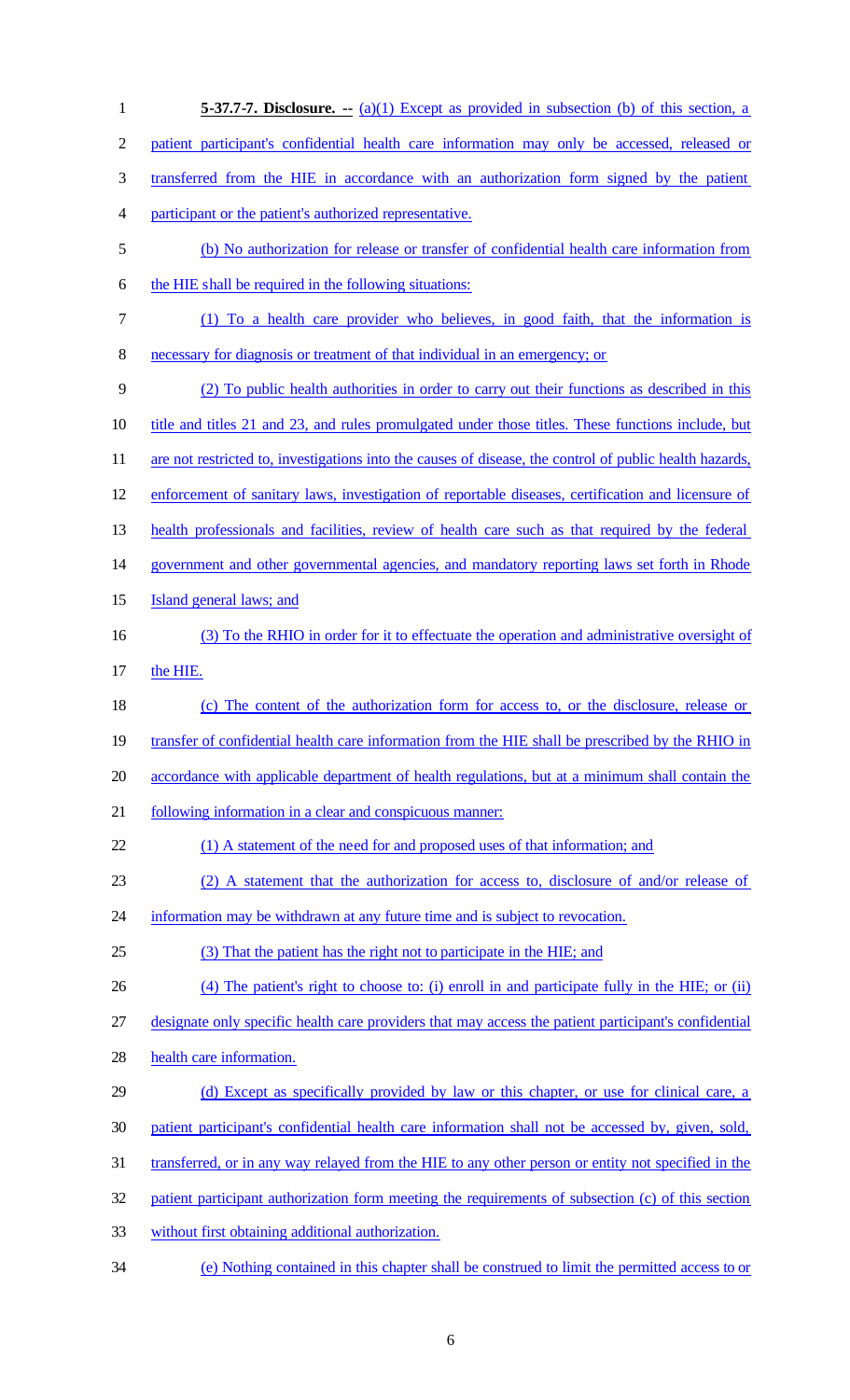1 the release, transfer, access or disclosure of confidential health care information described in

subsection (b) of this section or under other applicable law.

 (f) Confidential health care information received, disclosed or held by the HIE shall not be subject to subpoena directed to the HIE or RHIO unless the following procedures have been 5 completed: (i) the person seeking the confidential health care information has already requested and received the confidential health care information from the health care provider that was the original source of the information; and (ii) a determination has been made by the superior court upon motion and notice to the HIE or RHIO and the parties to the litigation in which the 9 subpoena is served that the confidential health care information sought from the HIE is not 10 available from another source and is either relevant to the subject matter involved in the pending 11 action or is reasonably calculated to lead to the discovery of admissible evidence in such pending 12 action. Any person issuing a subpoena to the HIE or RHIO pursuant to this section shall certify 13 that such measures have been completed prior to the issuance of the subpoena. (g) Nothing herein shall interfere with or impact upon any rights or obligations imposed by the Workers Compensation Act as contained in title 28, chapters 29 through 38, of these General Laws. **5-37.7-8. Security. --** The HIE must be subject to at least the following security procedures: (a) Authenticate the recipient of any confidential health care information disclosed by the HIE pursuant to this chapter pursuant to rules and regulations promulgated by the agency. (b) Limit authorized access to personally identifiable confidential health care information to persons having a need to know that information; additional employees or agents may have access to de-identified information; (c) Identify an individual or individuals who have responsibility for maintaining security procedures for the HIE; (d) Provide an electronic or written statement to each employee or agent as to the necessity of maintaining the security and confidentiality of confidential health care information, 28 and of the penalties provided for in this chapter for the unauthorized access, release, transfer, use, or disclosure of this information; (e) Take no disciplinary or punitive action against any employee or agent for bringing evidence of violation of this chapter to the attention of any person. **5-37.7-9. Secondary disclosure. --** Any confidential health care information obtained by a provider participant pursuant to this chapter may be further disclosed by such provider participant with or without authorization of the patient participant to the same extent that such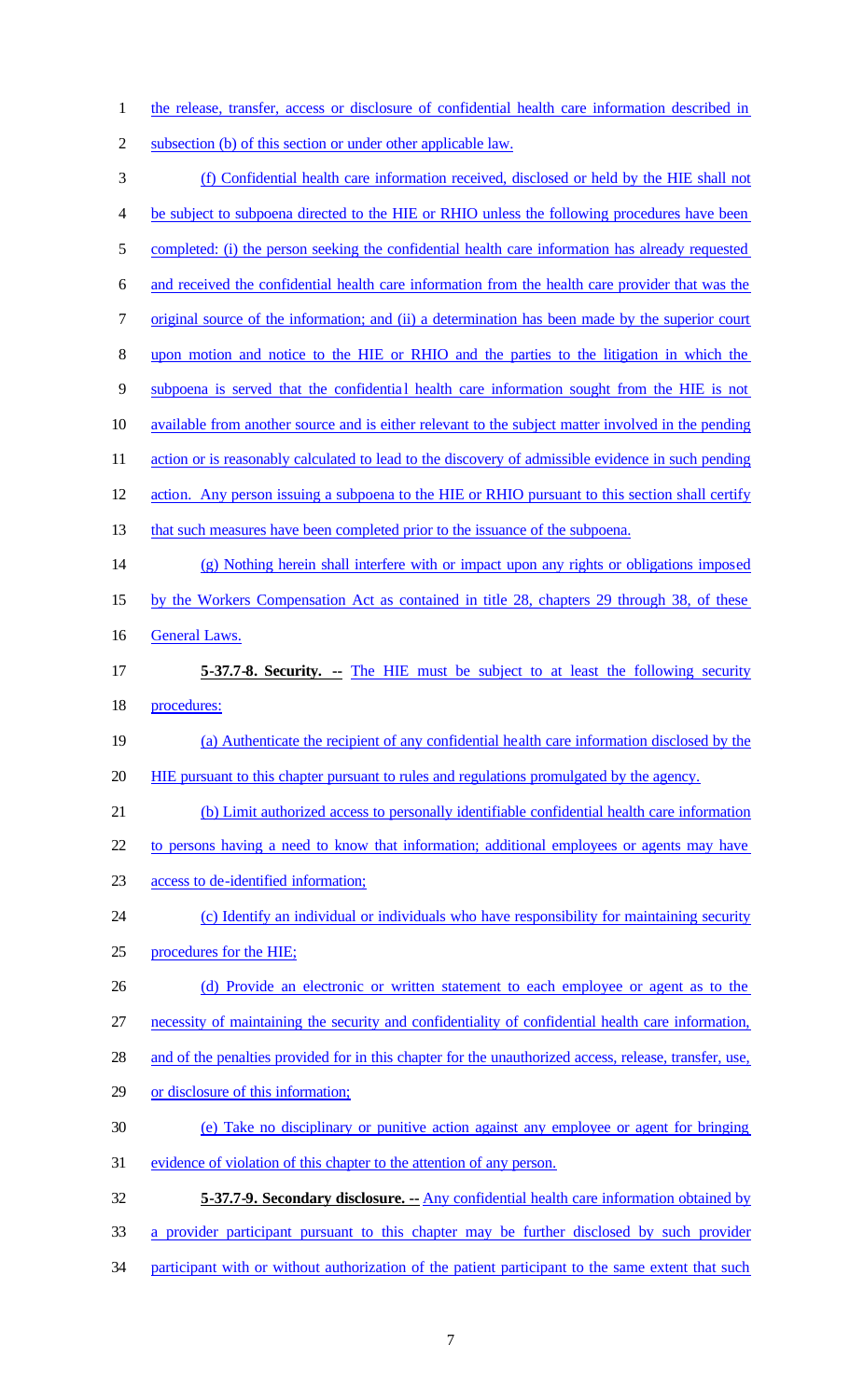information may be disclosed pursuant to existing state and federal law, without regard to the source of the information. **5-37.7-10. Patient's rights. --** Pursuant to this chapter, a patient participant who has his or her confidential health care information transferred through the HIE shall have the following 5 rights: (a) To obtain a copy of his or her confidential health care information from the HIE; (b) To obtain a copy of the disclosure report pertaining to his or her confidential health care information; (c) To be notified as required by chapter 49.2 of title 11, the Rhode Island identity theft 10 protection act, of a breach of the security system of the HIE; (d) To terminate his or her participation in the HIE in accordance with rules and regulations promulgated by the agency; and (e) To request to amend his or her own information through the provider participant. **5-37.7-11. Immunity.** -- Any health care provider who relies in good faith upon any information provided through the HIE in his, her or its treatment of a patient, shall be immune 16 from any criminal or civil liability arising from any damages caused by such good faith reliance. This immunity does not apply to acts or omissions constituting negligence or reckless, wanton or intentional misconduct. **5-37.7-12. Reconciliation with other authorities. --** (a) This chapter shall only apply to 20 the HIE system, and does not apply to any other private and/or public health information systems utilized in Rhode Island, including other health information systems utilized within or by a health care facility or organization. (b) As this chapter provides extensive protection with regard to access to and disclosure 24 of confidential health care information by the HIE, it supplements, with respect to the HIE only, any less stringent disclosure requirements, including, but not limited to, those contained in chapter 37.3 of this title, the health insurance portability and accountability act (HIPAA) and regulations promulgated thereunder, and any other less stringent federal or state law. (c) This chapter shall not be construed to interfere with any other federal or state laws or regulations which provide more extensive protection than provided in this chapter for the confidentiality of health care information. Notwithstanding such provision, because of the extensive protections with regard to access to and disclosure of confidential health care information by the HIE provided for in this chapter, patient authorization obtained for access to or disclosure of information to or from the HIE or a provider participant shall be deemed the same authorization required by other state or federal laws including information regarding mental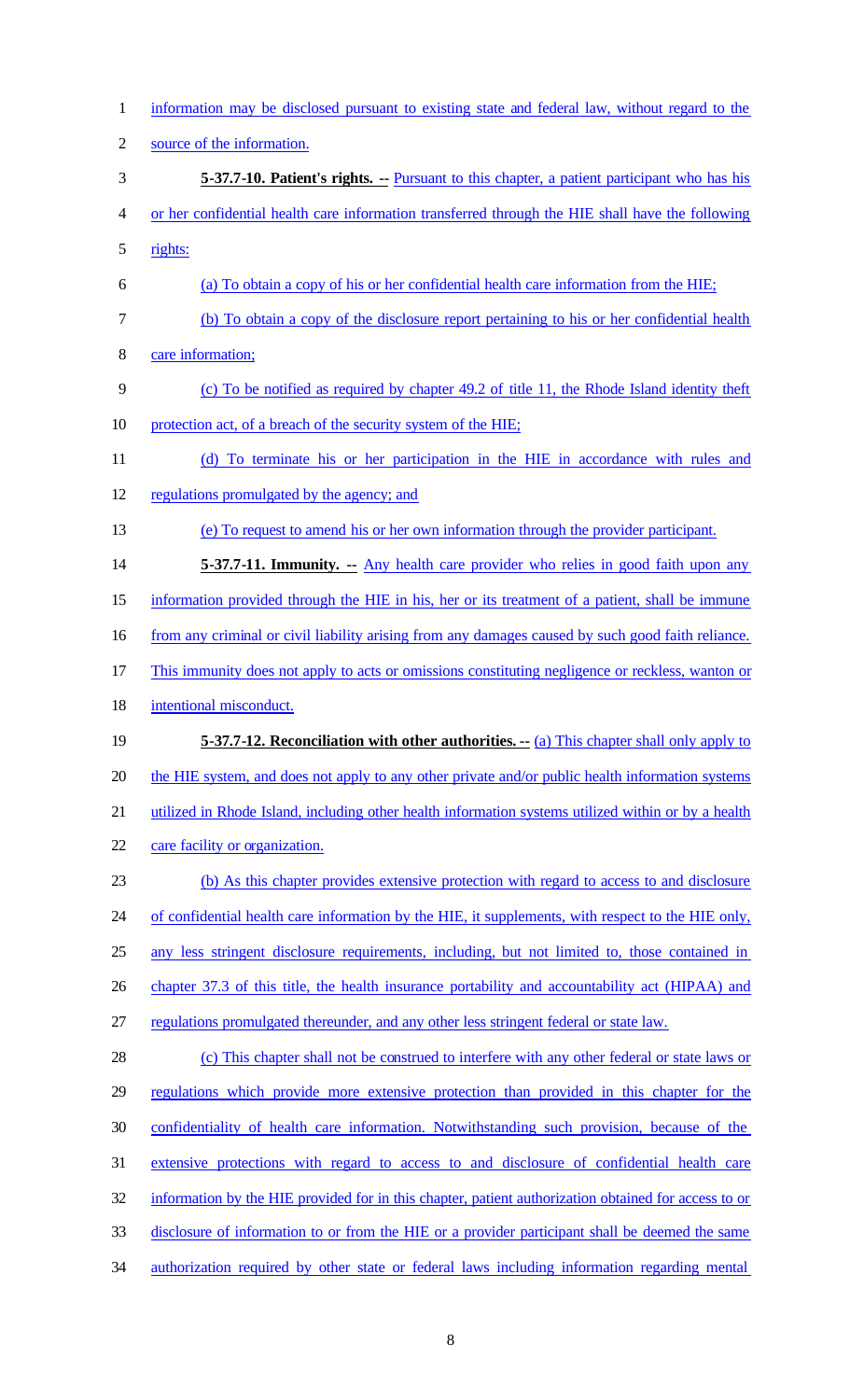| $\mathbf{1}$   | health (the Rhode Island mental health law, Rhode Island general laws section 40.1-5-1 et seq.);   |
|----------------|----------------------------------------------------------------------------------------------------|
| $\overline{2}$ | HIV (Rhode Island general laws section 23-6-17); sexually transmitted disease (Rhode Island        |
| 3              | general laws sections 23-6-17 and 23-11-9); alcohol and drug abuse (Rhode Island general laws      |
| $\overline{4}$ | section 23-1.10-1 et seq., 42 U.S.C. section 290dd-2) or genetic information (Rhode Island         |
| 5              | general laws section 27-41-53, Rhode Island general laws section 27-20-39 and Rhode Island         |
| 6              | general laws section 27-19-44).                                                                    |
| $\tau$         | 5-37.7-13. Penalties – Attorneys' fees for violations. -- (a) Civil penalties. Anyone who          |
| $8\,$          | violates the provisions of this chapter may be held liable for actual and exemplary damages.       |
| 9              | (b) Criminal penalties. Anyone who intentionally and knowingly violates the provisions             |
| 10             | of this chapter shall, upon conviction, be fined not more than ten thousand dollars (\$10,000) per |
| 11             | patient, per violation, or imprisoned for not more than one year, or both.                         |
| 12             | (c) Commission of crime. The civil and criminal penalties in this section shall also be            |
| 13             | applicable to anyone who obtains confidential health care information maintained under the         |
| 14             | provisions of this chapter through the commission of a crime.                                      |
| 15             | (d) Attorneys' fees. Attorneys' fees may be awarded at the discretion of the court, to the         |
| 16             | successful party in any action under this chapter.                                                 |
| 17             | 5-37.7-14. Waivers void. - Any agreement purporting to waive the provisions of this                |
| 18             | chapter is declared to be against public policy and void.                                          |
| 19             | 5-37.7-15. Severability. -- If any provision of this chapter is held by a court to be invalid,     |
| 20             | that invalidity shall not affect the remaining provisions of the chapter, and to this end the      |
| 21             | provisions of the chapter are declared severable.                                                  |

SECTION 3. This act shall take effect on March 1, 2009.

======= LC01827/SUB A/2 ========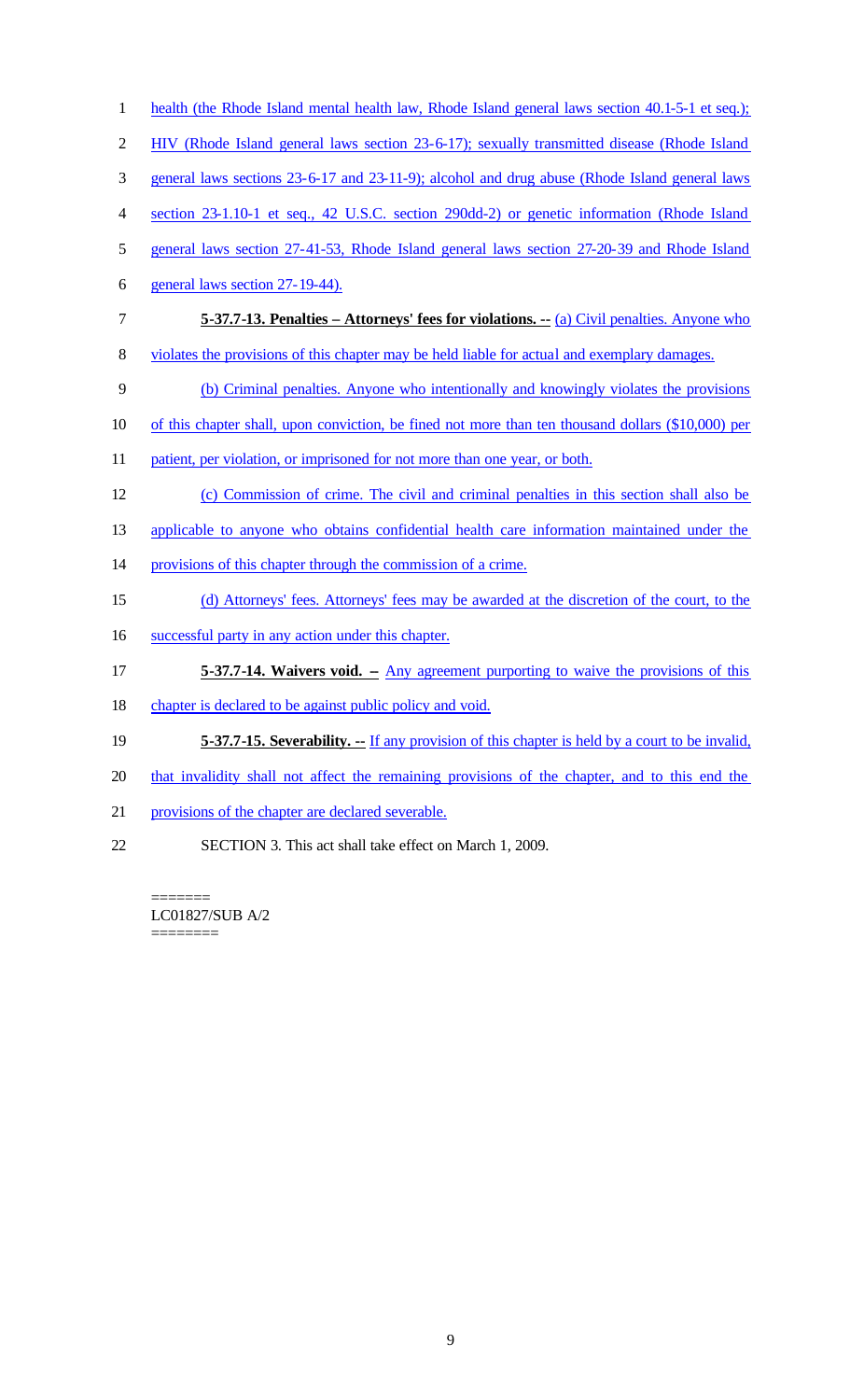#### EXPLANATION

### BY THE LEGISLATIVE COUNCIL

### OF

# A N A C T

### RELATING TO BUSINESSES AND PROFESSIONS - THE RHODE ISLAND HEALTH INFORMATION EXCHANGE ACT OF 2008

\*\*\*

- 1 This act would establish the "Rhode Island Health Information Exchange Act of 2008"
- 2 for the purpose of providing safeguards and confidentiality protection for health information
- 3 exchange.
- 4 This act would take effect on March 1, 2009.

======= LC01827/SUB A/2 =======